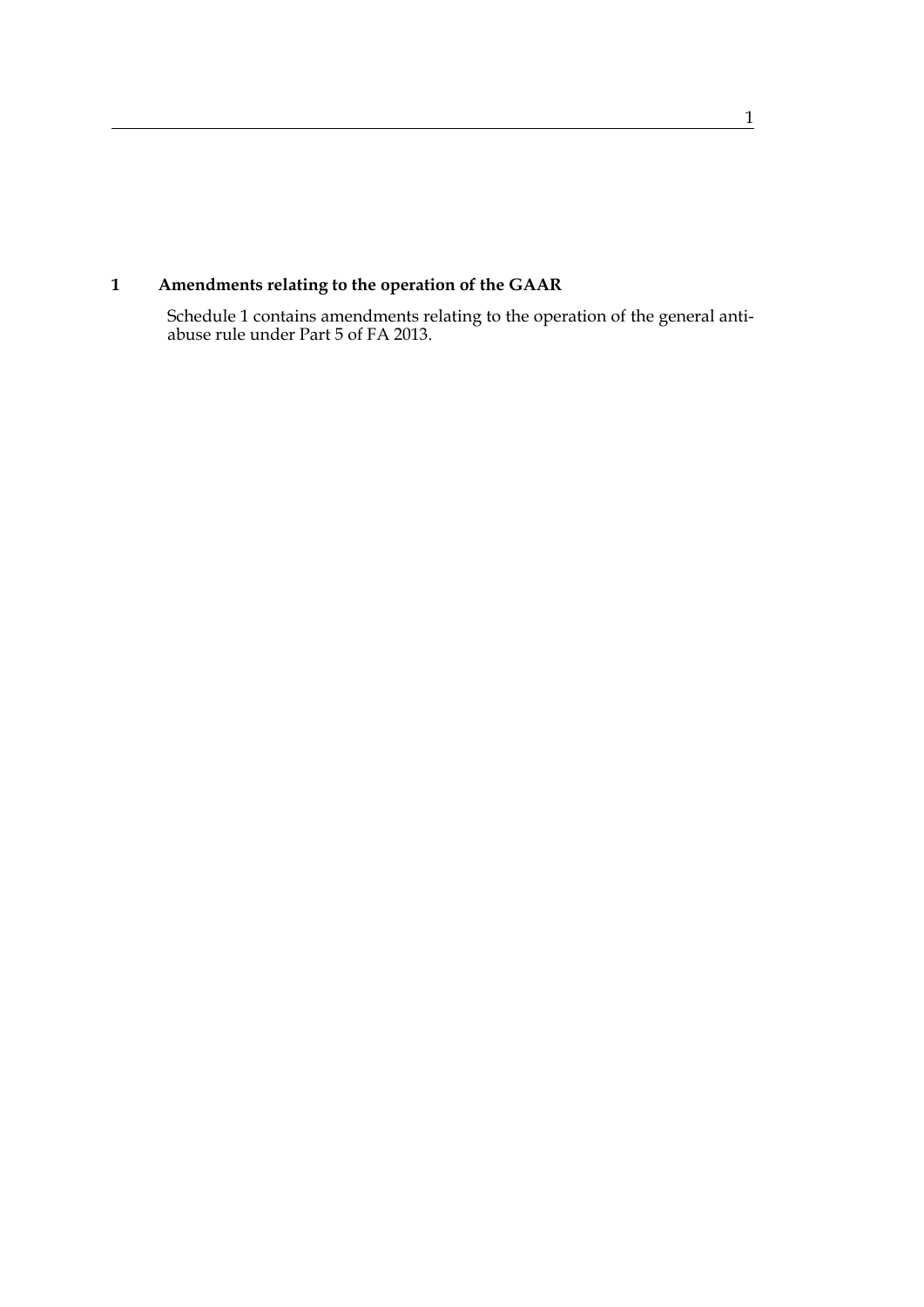## SCHEDULES

#### SCHEDULE 1 Section 1

#### AMENDMENTS RELATING TO THE OPERATION OF THE GAAR

#### *Introduction*

1 Part 5 of FA 2013 (the general anti-abuse rule) is amended as follows.

#### *Protecting adjustments under the GAAR before time limits expire*

- 2 In section 209(6) (counteracting the tax advantage)—
	- (a) in paragraph  $(a)$  -
		- (i) for the words from the beginning to "by virtue of this section unless" substitute "the effect of adjustments made by an officer of Revenue and Customs by virtue of this section is suspended until", and
		- (ii) after "complied with" insert "(but see section  $209AA(6)$ ", and
	- (b) in paragraph (b), at the end insert "(but see sections 209AA and 209AB for cases where the time limit is treated as met)".

3 After section 209 insert—

### **"209AA Protective GAAR notices**

- (1) An officer of Revenue and Customs may give a written notice (a "protective GAAR notice") to a person stating that the officer considers—
	- (a) that a tax advantage might have arisen to the person from tax arrangements that are abusive, and
	- (b) that, on the assumption that the advantage does arise from tax arrangements that are abusive, it ought to be counteracted under section 209.
- (2) The protective GAAR notice must be given within the ordinary assessing time limit applicable to the proposed adjustments.
- $(3)$  But if  $-$ 
	- (a) a tax enquiry is in progress into a return made by the person, and
	- adjustments under the protective GAAR notice are made, (b) the return relates to the tax in respect of which the specified

the protective GAAR notice must instead be given no later than the time when the enquiry is completed.

(4) The protective GAAR notice must  $-$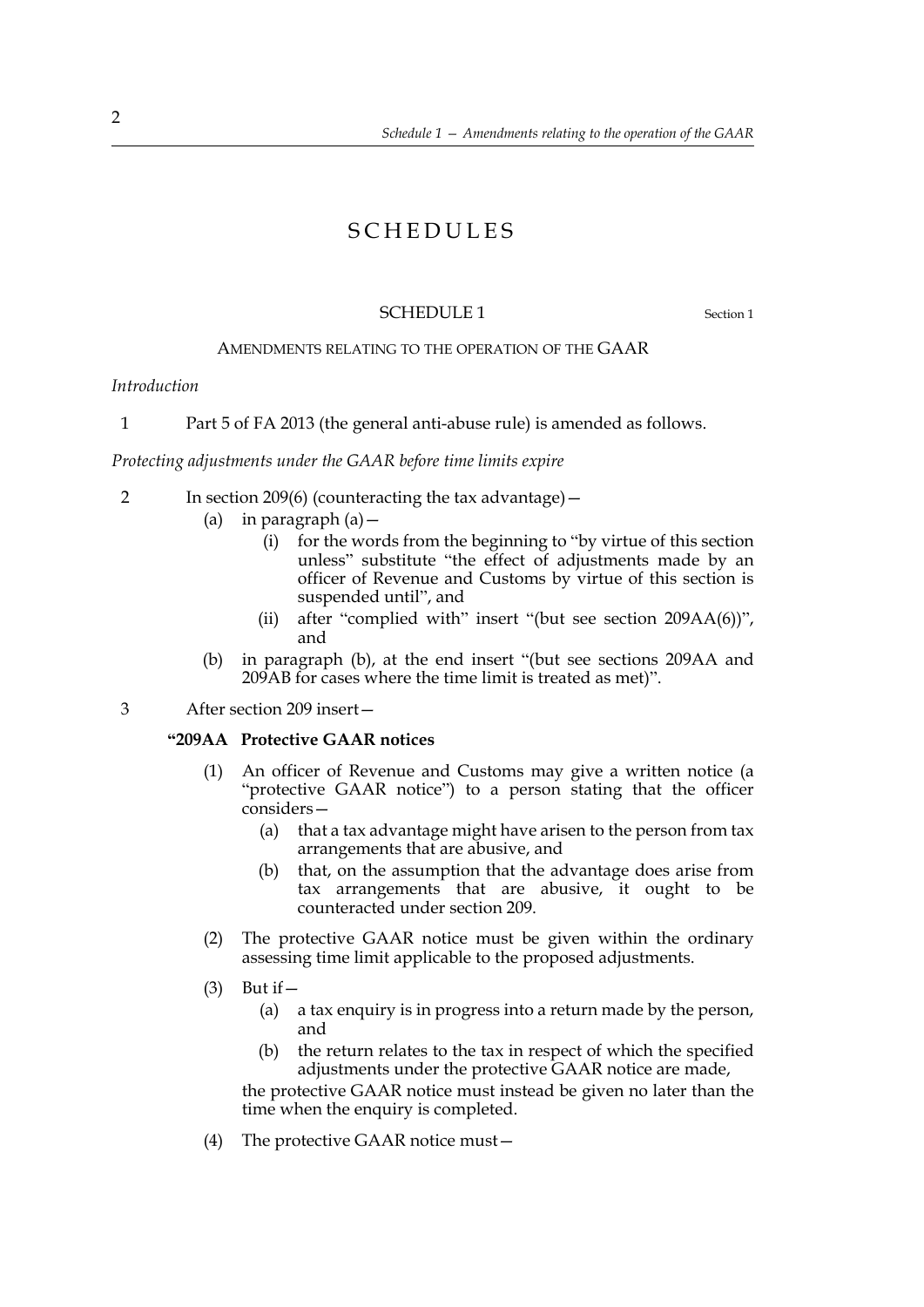- (a) specify the arrangements and the tax advantage, and
- (b) specify the adjustments that, on the assumption that the advantage does arise from tax arrangements that are abusive, the officer proposes ought to be made.
- (5) Notice of appeal may be given against the adjustments specified in the protective GAAR notice; but any appeal is, as a result of this subsection, stayed—
	- the protective GAAR notice is given, or (a) for a period of 12 months beginning with the day on which
	- (b) if a final GAAR counteraction notice is given before the end of that period, for a period ending with the day on which the final GAAR counteraction notice is given.
- (6) If, in the case of any adjustments specified in the protective GAAR notice—
	- (a) notice of appeal is not given, or
	- (b) notice of appeal is given but the appeal is subsequently withdrawn,

the protective GAAR notice has effect for all purposes as if it were a final GAAR counteraction notice (and, accordingly, as if the GAAR procedural requirements had been complied with).

- (7) In any other case  $-$ 
	- (a) the adjustments specified in the protective GAAR notice have no effect unless they (or lesser adjustments) are subsequently specified in a final GAAR counteraction notice, but
	- (b) the giving of the protective GAAR notice is treated as meeting the requirements of section 209(6)(b) in the case of that final GAAR counteraction notice.
- $(8)$  In this section  $-$ 
	- "final GAAR counteraction notice" means a notice given under—
		- (a) paragraph 12 of Schedule 43,
		- (b) paragraph 8 or 9 of Schedule 43A, or
		- (c) paragraph 8 of Schedule 43B,
	- "GAAR procedural requirements" means the procedural requirements of Schedule 43, 43A or 43B,
	- "lesser adjustments" means adjustments specified in the final GAAR counteraction notice which assume a smaller tax advantage than was assumed in the protective GAAR notice, and
	- means the time limit imposed by or under any enactment "ordinary assessing time limit", in relation to any adjustments, other than this Part for the making of the adjustments.
- this section as they have in that section (and references to completing (9) Expressions which are used in section 202 of FA 2014 ("tax enquiry", and its being "in progress", and "return") have the same meaning in a tax enquiry are to be read accordingly)."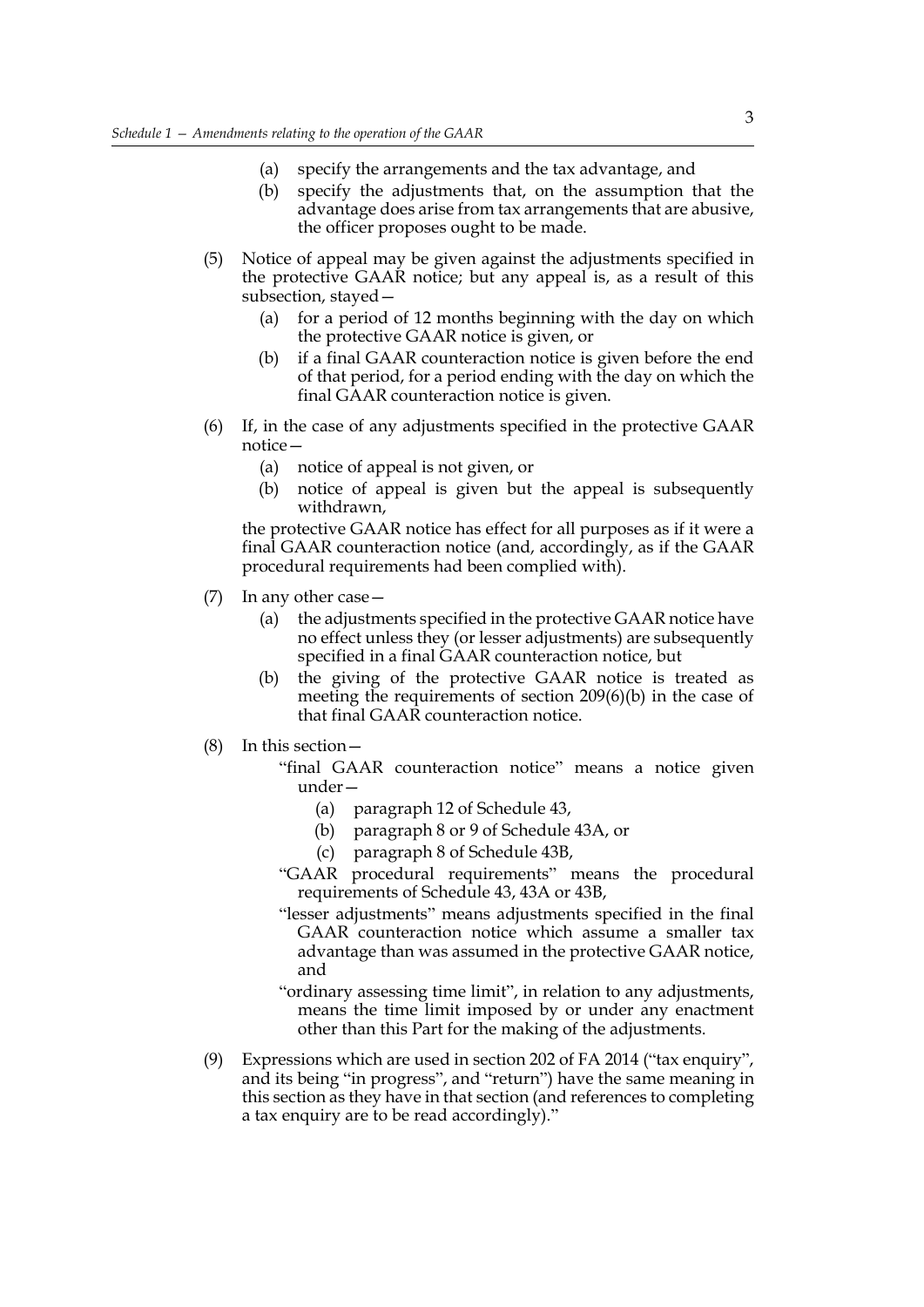4 After section 209AA (as inserted by paragraph 3) insert—

#### **"209AB Adjustments under section 209: notices under Schedule 43 or 43A**

- (1) This section applies if  $-$ 
	- (a) a person is given a notice under paragraph 3 of Schedule 43 or a pooling notice or notice of binding under Schedule 43A ("the Schedule 43 or 43A notice"), and
	- (b) the notice is given within the ordinary assessing time limit applicable to the adjustments proposed to be made to counteract the tax advantage in question.
- (2) The giving of the notice is treated as meeting the requirements of section 209(6)(b) (in the event that a final GAAR counteraction notice is given in relation to the tax arrangements concerned).
- (3) In this section "final GAAR counteraction notice" and "ordinary assessing time limit" have the same meaning as in section 209AA."
- 5 Omit sections 209A to 209F (provisional counteraction notices).
- 6 In section 214(1) (interpretation of Part 5 of FA 2013), omit—
	- (a) the definition of "notified adjustments", and
	- (b) the definition of "provisional counteraction notice".

#### *Minor amendments*

- 7 In paragraph 11 of Schedule 43A (meaning of "equivalent arrangements"), omit "For the purposes of paragraph 1,".
- 8 In paragraph 5 of Schedule 43C (penalty under section 212A), for subparagraphs  $(5)$  and  $(6)$  substitute –
	- "(5) An assessment of a penalty under this paragraph must be made before the end of the period of 12 months beginning with the date (or the latest of the dates) on which the counteraction mentioned in section 212A(1)(d) becomes final (within the meaning of section  $210(8)$ ."

#### *Commencement*

- 9 The amendment made by paragraph 2(a)(i) has effect in relation to adjustments made by an officer of Revenue and Customs by virtue of section 209 of FA 2013 on or after the commencement date.
- 10 The amendment made by paragraph 3 has effect in relation to notices given under section 209AA of FA 2013 on or after the commencement date (whenever the arrangements are entered into) but no notice may be given under that section in relation to any arrangements if a provisional counteraction notice has been given under section 209A of that Act before that date in respect of those arrangements.
- 11 The amendment made by paragraph 4 has effect in relation to notices given under Schedule 43 or 43A to FA 2013 on or after the commencement date (whenever the arrangements are entered into).